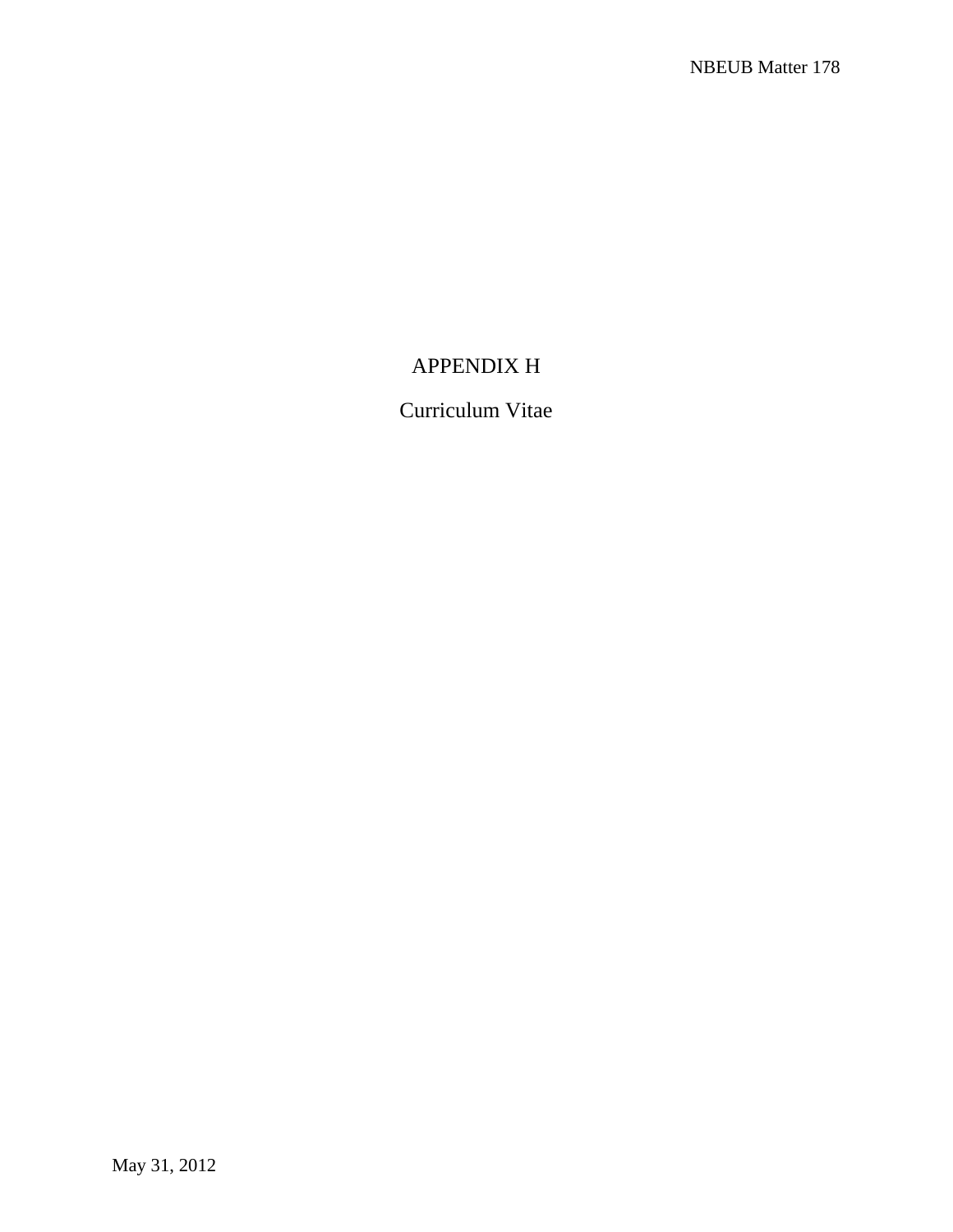# **CURRICULUM VITAE**

# **David B. Charleson**

### **EDUCATION**

| 1998 | Executive Program, Queen's University                                |
|------|----------------------------------------------------------------------|
| 1988 | Honours Bachelor of Math (Math and Business), University of Waterloo |

#### **BUSINESS EXPERIENCE**

| 2007– Present Enbridge Gas New Brunswick, Fredericton, New Brunswick |                  |                                                                                                                                                                   |
|----------------------------------------------------------------------|------------------|-------------------------------------------------------------------------------------------------------------------------------------------------------------------|
|                                                                      | $2007 -$ Present | General Manager                                                                                                                                                   |
|                                                                      |                  | Responsible for providing overall strategic and policy<br>direction for EGNB and for overseeing its ongoing<br>development and operations.                        |
| 1988 - 2007                                                          |                  | Enbridge Gas Distribution Inc., North York, Ontario                                                                                                               |
|                                                                      | $2004 - 2007$    | Director, Energy Policy and Analysis                                                                                                                              |
|                                                                      |                  | Responsible for development and execution of short and<br>long term strategies regarding gas supply planning, gas<br>acquisition, and gas supply risk management. |
|                                                                      | $2003 - 2004$    | Manager, Energy Strategy                                                                                                                                          |
|                                                                      |                  | Responsible for the development of a Company strategy<br>upstream transportation,<br>related to<br>storage,<br>and<br>commodity.                                  |
|                                                                      | $2001 - 2003$    | Manager, Strategic & Key Accounts                                                                                                                                 |
|                                                                      |                  | the effective<br>Responsible<br>for<br>management<br>of<br>relationships with large volume customers, Agents,<br>Brokers, and Marketers.                          |
|                                                                      | $2000 - 2001$    | Manager, IT Strategy & Support                                                                                                                                    |
|                                                                      |                  | Responsible for ensuring the appropriate execution and<br>delivery of IT services for the organization from a<br>service provider.                                |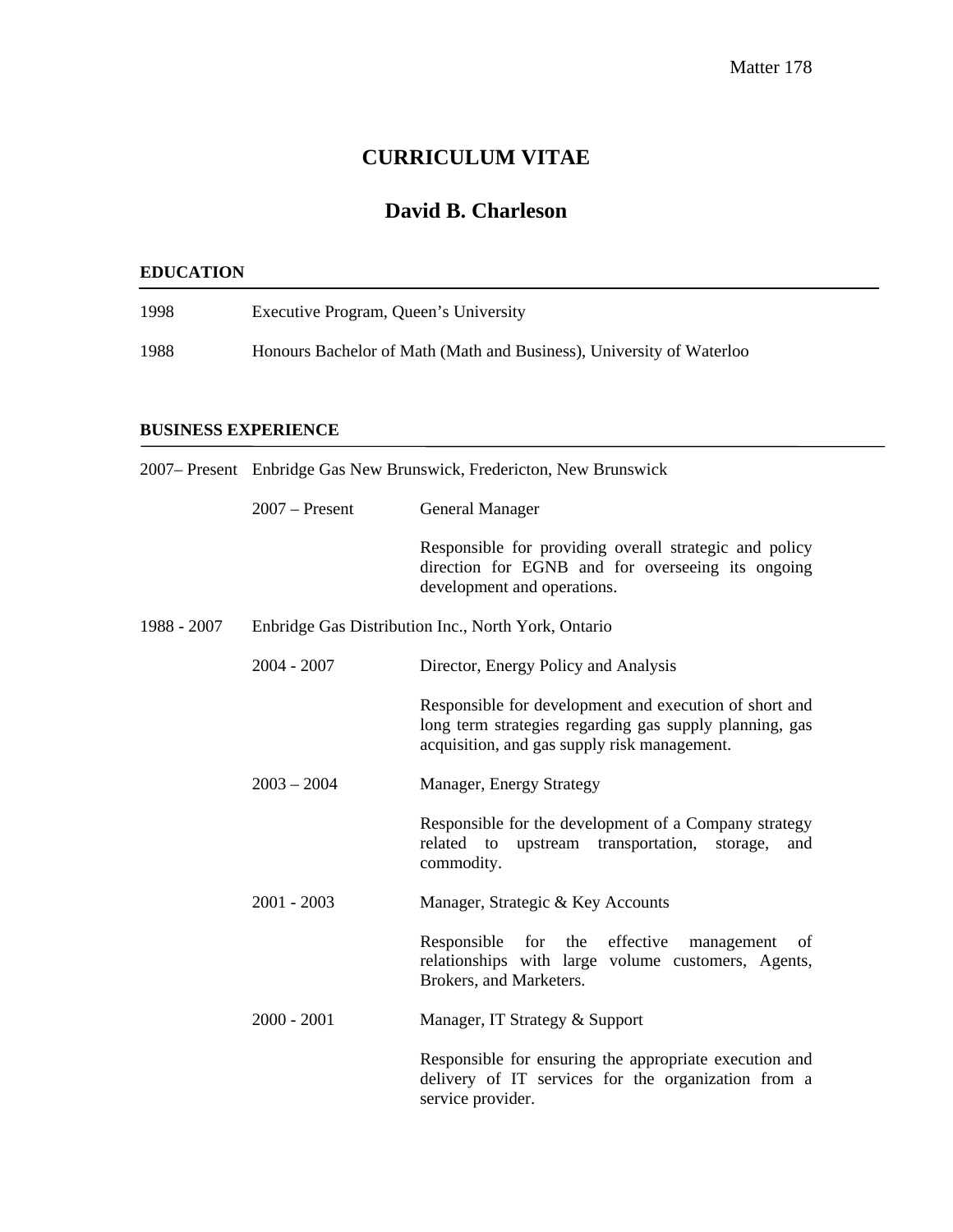| 1997 - 2000   | Manager, Accounting Systems                                                                                                                                                                                                                      |  |
|---------------|--------------------------------------------------------------------------------------------------------------------------------------------------------------------------------------------------------------------------------------------------|--|
|               | Responsible for the effective operations of the Accounts<br>Payable, Inventory Accounting, Payroll and Plant<br>Systems departments.                                                                                                             |  |
| 1996 - 1997   | Manager, Volume and O&M Budgets                                                                                                                                                                                                                  |  |
|               | Responsible for the management of the day-to-day<br>operation of the Volumetric and Operating and<br>Maintenance sections of the Budget department,<br>including the production and defence of all relevant<br>budgets and background materials. |  |
| 1991 - 1996   | Information Technology Supervisor, Information<br><b>Services</b>                                                                                                                                                                                |  |
|               | Responsible for leading a team of 20 IS, contract, and<br>professionals in the development,<br>business<br>implementation, and support of the organizations general<br>ledger and budget preparation system.                                     |  |
| $1988 - 1991$ | Information Services, Positions of Progressive<br>Responsibility                                                                                                                                                                                 |  |

### **REGULATORY EXPERIENCE**

| New Brunswick Energy<br>and Utilities Board | Appeared as a witness in numerous regulatory proceedings,<br>representing Enbridge Gas New Brunswick on matters related to<br>rates, financial review, the rate setting methodology, construction<br>permits and NB Power rates.                                                                 |
|---------------------------------------------|--------------------------------------------------------------------------------------------------------------------------------------------------------------------------------------------------------------------------------------------------------------------------------------------------|
| <b>Ontario Energy Board</b>                 | Appeared as a witness in numerous regulatory proceedings,<br>representing Enbridge Gas Distribution on matters including<br>Volumetric and O&M Budgets, Utility Unbundling, Performance<br>Based Rates, Business systems, Gas / Electric Industry Interfaces,<br>and Gas Supply related matters. |
| National Energy Board                       | Appeared as a witness representing Enbridge Gas Distribution's<br>interests in 2 TransCanada Pipelines service design proceedings.                                                                                                                                                               |

# **OTHER EXPERIENCE**

| $2005 - 2007$ | Director, Newmarket Hydro Limited, Newmarket, Ontario                                                                  |
|---------------|------------------------------------------------------------------------------------------------------------------------|
| $2006 - 2007$ | Independent Electricity System Operator (IESO) Technical Panel, Natural Gas<br>Sector Representative, Toronto, Ontario |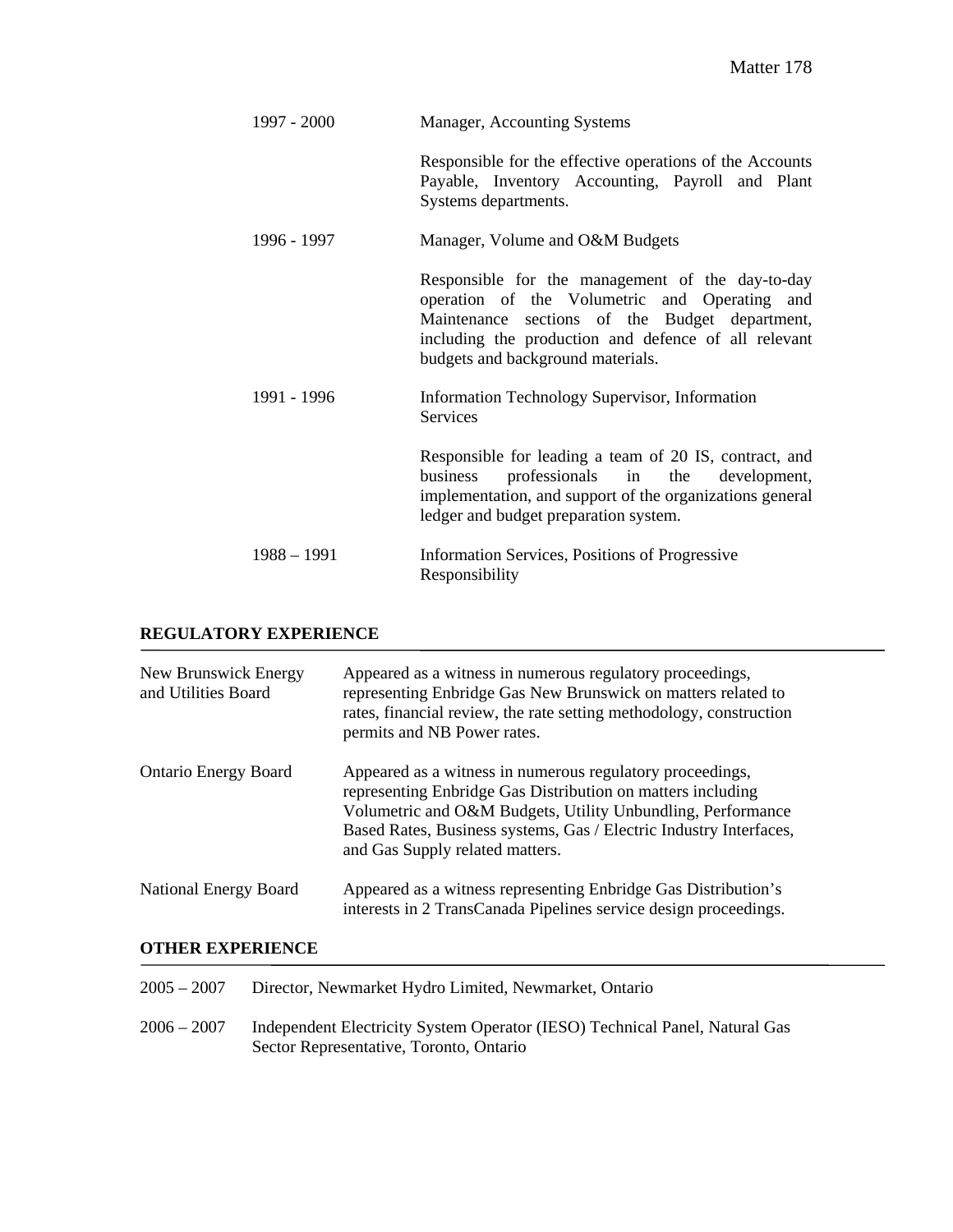# **CURRICULUM VITAE**

# **Lori A. Stickles**

### **EDUCATION**

| 2003             |  | Certified General Accountant Designation, Certified General Accountants<br><b>Association of New Brunswick</b> |                                                                                        |  |
|------------------|--|----------------------------------------------------------------------------------------------------------------|----------------------------------------------------------------------------------------|--|
| 1990             |  | Bachelor Business Administration, University of New Brunswick, Fredericton,<br>New Brunswick                   |                                                                                        |  |
|                  |  | <b>BUSINESS EXPERIENCE</b>                                                                                     |                                                                                        |  |
| $2004 - Present$ |  | Enbridge Gas New Brunswick, Fredericton, New Brunswick                                                         |                                                                                        |  |
|                  |  | $2008 -$ Present                                                                                               | Manager, Financial Services                                                            |  |
|                  |  |                                                                                                                | Responsible for leadership and strategic<br>direction of financial services functions. |  |
|                  |  | $2005 - 2008$                                                                                                  | Manager, Financial Reporting                                                           |  |
|                  |  |                                                                                                                | Responsible for leading financial accounting and<br>reporting functions.               |  |
|                  |  | $2004 - 2005$                                                                                                  | <b>Staff Accountant</b>                                                                |  |
|                  |  |                                                                                                                | Responsible for day to day accounting and<br>reporting functions.                      |  |
| 2005             |  |                                                                                                                | Mathis Instruments, Fredericton, New Brunswick                                         |  |
|                  |  | $2005 - 2005$                                                                                                  | Controller                                                                             |  |
|                  |  |                                                                                                                | Responsible for overseeing the day to day<br>financial management functions.           |  |
| $2000 - 2004$    |  |                                                                                                                | Beaverbrook Art Gallery, Fredericton, New Brunswick                                    |  |
|                  |  | $2000 - 2004$                                                                                                  | Manager of Finance                                                                     |  |
|                  |  |                                                                                                                | Responsible for overseeing the day to day<br>financial management functions.           |  |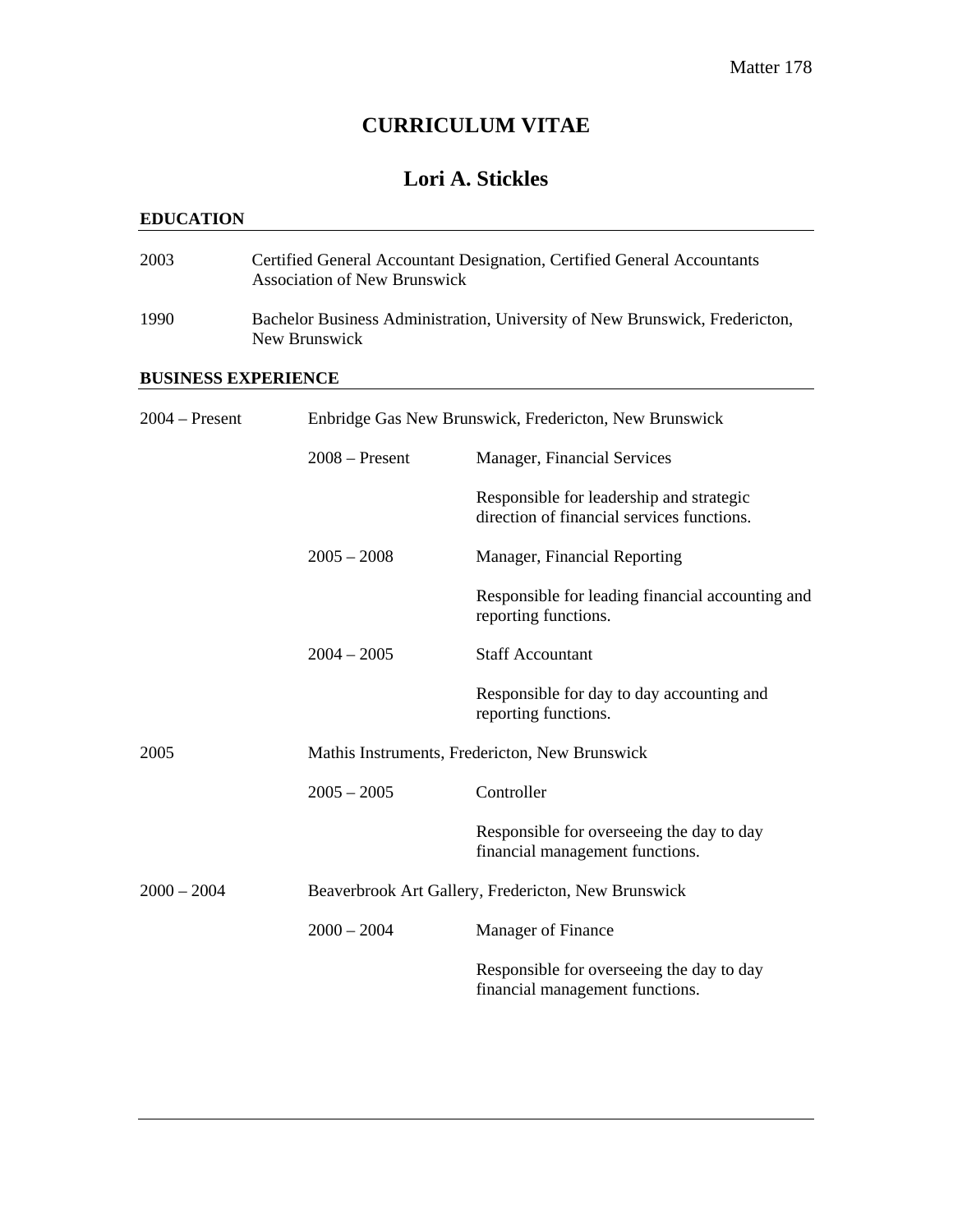### **REGULATORY EXPERIENCE**

| New Brunswick Energy | Appeared as a witness in two regulatory proceedings representing   |
|----------------------|--------------------------------------------------------------------|
| and Utilities Board  | Enbridge Gas New Brunswick on matters related to rate setting, and |
|                      | financial review.                                                  |

### **OTHER EXPERIENCE**

2007 – 2009 President, Certified General Accountants Association Chapter Board, Frederiction, New Brunswick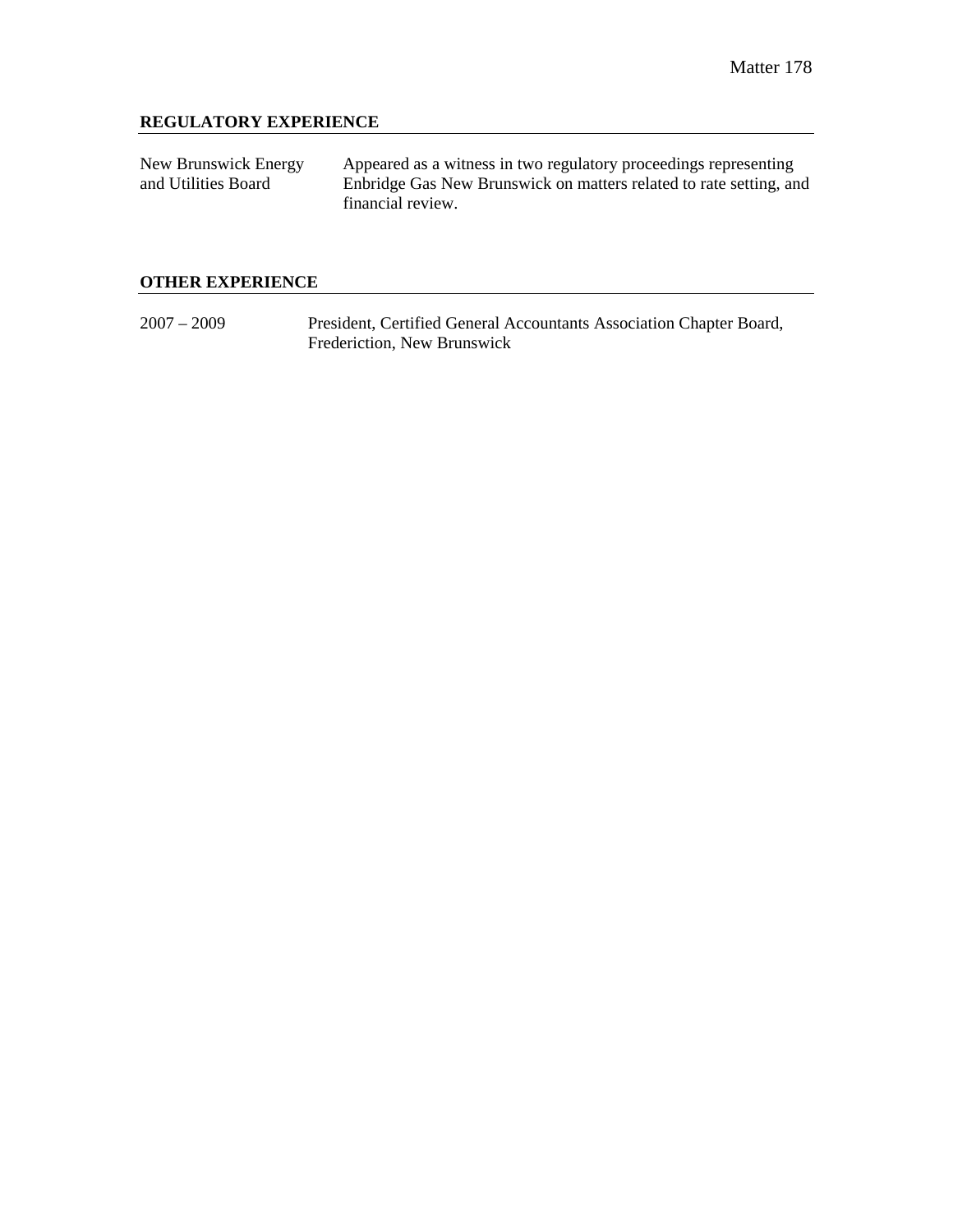# **H. EDWIN OVERCAST**

*Mergers & Acquisitions Due Diligence Support* 

#### **Director**

A specialist in the practice areas of regulatory policy and economics, energy pricing and rate design, economic analysis, strategic planning, legislative analysis, industry restructuring analysis, competitive analysis and open *Strategic Planning* access and unbundling implementation.

#### **Professional Employment**

| <b>Pricing and Rate Design</b>                                                             | 1999-Present | Energy Management Solutions, Black & Veatch                                                                                                            |
|--------------------------------------------------------------------------------------------|--------------|--------------------------------------------------------------------------------------------------------------------------------------------------------|
| <b>Economic Analysis</b>                                                                   |              | Company<br><b>Director</b>                                                                                                                             |
| <b>Legislative Analysis</b>                                                                |              |                                                                                                                                                        |
| <b>Industry Restructuring</b>                                                              | 1989-1999    | AGL Resources, Inc.<br>Vice President, Strategy Planning and Business                                                                                  |
| <b>Organizational Management</b>                                                           |              | Development                                                                                                                                            |
| <b>Competitive Market Analysis</b>                                                         | 1978-1989    | Northeast Utilities                                                                                                                                    |
| <b>Expert Testimony</b>                                                                    |              | Director, Rates and Load Research                                                                                                                      |
| <b>Open Access and</b><br><b>Unbundling Implementation</b>                                 | 1975-1978    | Tennessee Valley Authority<br>Economist, Rate Branch                                                                                                   |
|                                                                                            | 1990-1995    | Georgia State University<br><i>Instructor, Economics (part-time)</i>                                                                                   |
| <b>Education</b><br>Virginia Polytechnic Institute<br>and State University, Ph.D.,<br>1972 | 1974-1975    | <b>East Tennessee State University</b><br><b>Assistant Professor of Economics</b><br>Associate Director of Bureau of Business and Economic<br>Research |
| King College, BA in<br>Economics, 1969                                                     | 1972-1974    | Elon College                                                                                                                                           |
| <b>Years Experience</b>                                                                    |              | <b>Assistant Professor of Economics</b>                                                                                                                |

35 years

**Joined Black &Veatch**  2005

#### **Professional Experience**

#### **Utility Ratemaking and Regulatory Policy Analysis**

Dr. Overcast has been responsible for a wide variety of electric and gas pricing and cost analyses. He has had operational and strategic responsibility for both the electric and gas utility tariff design, including comprehensive unbundling cost analyses and tariff administration. He has provided expert testimony before state and federal regulatory agencies on a number of rate and regulatory policy issues related to unbundling, cost of service (marginal, fully allocated and unbundled cost studies, alternative regulation), performance-based regulation and price cap regulation, strategic and marketsensitive pricing, bypass economics, integrated resource planning, weather normalization adjustments, sales and revenue forecasts, pro forma adjustments and revenue requirements, rate and regulatory policy for cogenerators, energy buy-back rates, revenue sharing and adjustment mechanisms, competition and fuel switching, transmission pricing and a variety of policy issues including unbundling proposals, line extension policy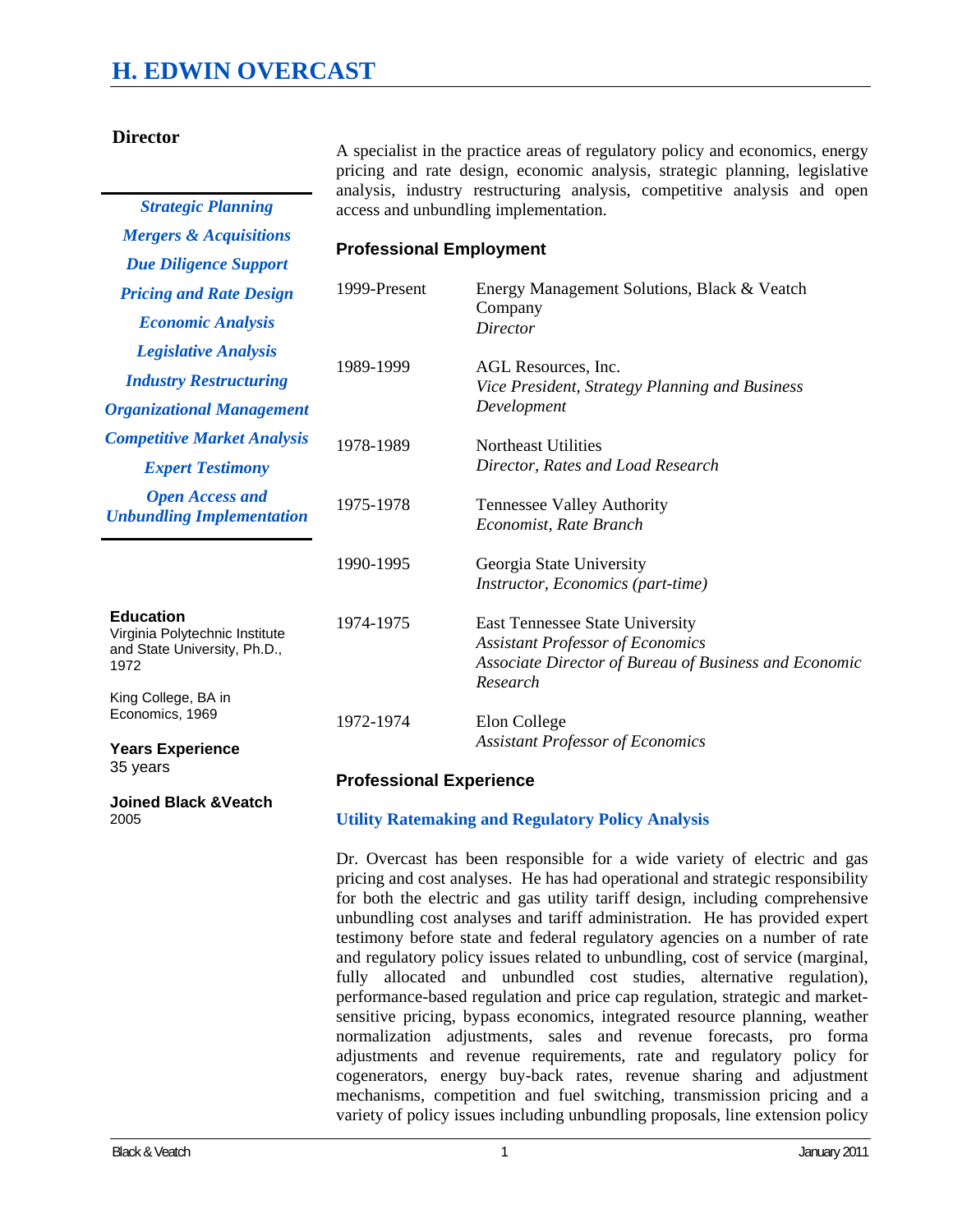and rate discounting and recovery. He has testified before the FERC in electric, gas and oil pipeline matters.

Dr. Overcast has also testified in both federal and state courts on matters related to rate design, mergers and acquisitions, anti-trust and regulatory policy. He has testified before both federal and state legislative bodies on deregulation, restructuring, regulatory policy and other issues arising out of restructuring legislation including stranded cost recovery, competition and public policy.

#### **Economic Analysis**

Dr. Overcast has been responsible for variety of economic analyses related to merger and acquisition, new business development, bypass, special contracts, marginal cost, time-of-use pricing, service area expansion, pipeline and other facilities expansion, competitive pricing, anti-trust, municipalization, new product development and others. He has provided forecasts of sales, prices, peak day and other similar analyses for planning and regulatory proceedings. He has prepared economic analyses of unbundling and the potential impact on revenue, earnings, stock price and economic value added.

### **Strategic Planning**

Dr. Overcast has been responsible for the development of strategic plans for both the regulated and non-regulated business units. His experience includes corporate reorganization to position a regulated enterprise to open its markets to competition; the preparation of business plans for regulated and nonregulated companies including energy marketing initiatives and other service providers. He has helped to prepare estimates of financial performance for unregulated energy marketing companies and evaluated joint ventures and a variety of retail marketing plans.

He has participated in the planning for a variety of regulatory initiatives. He has had primary responsibility for the development of the legislative model used in Georgia for permitting open access and unbundling.

# **Legislative Analysis**

Dr. Overcast has been responsible for the assessment of a variety of legislative proposals in the areas of the regulatory policy, restructuring analysis, competition and unbundling. He has participated extensively in the legislative process, testifying before committees, negotiating with various interested parties, and working with the staff of legislators. He has worked extensively with lobbyists providing background material and responding to questions raised during the legislative process. He was appointed by the lieutenant governor to serve on a study committee of the Georgia legislature reviewing issues related to the impact of deregulation on franchise fees.

# **Competitive Analysis**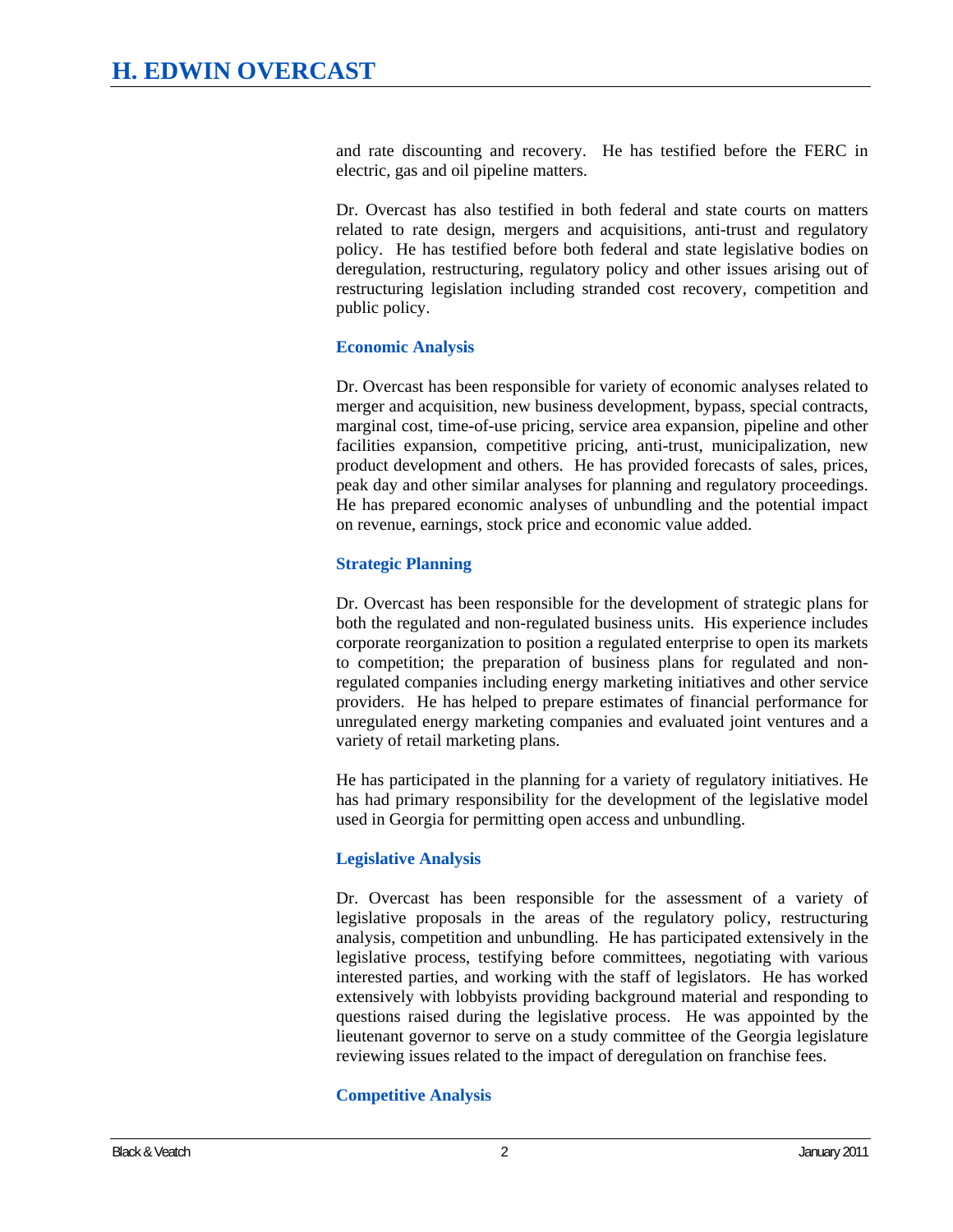Dr. Overcast has prepared extensive analysis of competition for residential, commercial and industrial customers. That analysis has included comparisons of total and marginal cost for end-use applications, alternate production technologies, alternate fuel analysis, bypass pipelines, selfgeneration, cogeneration and other competitive analyses. He has also prepared extensive analysis of potential competitors in the opening of markets. He has managed the competitive alternate fuel program for gas utilities and developed a discount analysis required to avoid uneconomic bypass and to maximize revenue contribution from such discount programs. He has also negotiated contracts to avoid bypass for both gas and electric customers and to displace liquid fuels in vehicles.

#### **Open Access and Unbundling Implementation**

Dr. Overcast has had the unique experience of playing a significant role in the complete open access and unbundling implementation for natural gas LDCs. He was instrumental in the design of the model adopted by the Georgia legislature and testified throughout the legislative process on the proposed legislation. After the legislation became law, he oversaw the rate case filing required to implement open access and unbundling. His experience includes cost analysis and rate design for an open access tariff. He has been directly involved in the many facets of unbundling service to all retail customers. His firsthand experience provides him with insight and a unique perspective with respect to the questions that arise as a utility—gas or electric—unbundles.

# **Publications and Presentations**

"Restoring Financial Balance," Public Utilities Fortnightly, November 2011

"Impact of Volatile Fuel Prices on Electric Costs: Stakeholder Tactics," Natural Gas and Electricity, August 2008

"Fixed Cost Recovery: An Inconvenient Truth," American Gas, June 2007

"The Hidden Risks of Regulation and Their Effects on Utility Returns," Natural Gas and Electricity, June 2006.

"Electric Utilities and Risk Compensation, with Richard J. Rudden, Howard S. Gorman and Leonard S. Hyman, EEI Monograph, June 2006.

"Energy Competition Knows No Bounds," presented at the DOE-NARUC North American Summit on Harmonizing Business Practices in Energy Restructuring, November 2000.

"Load Research Troubleshooting—A Pragmatic Approach," presented to the Northeast Regional AEIC Load Research Conference, September 1988.

"Using Load Research Data to Assess Competitive Threats," presented to the Northeast Regional AEIC Load Research Conference, September 1987.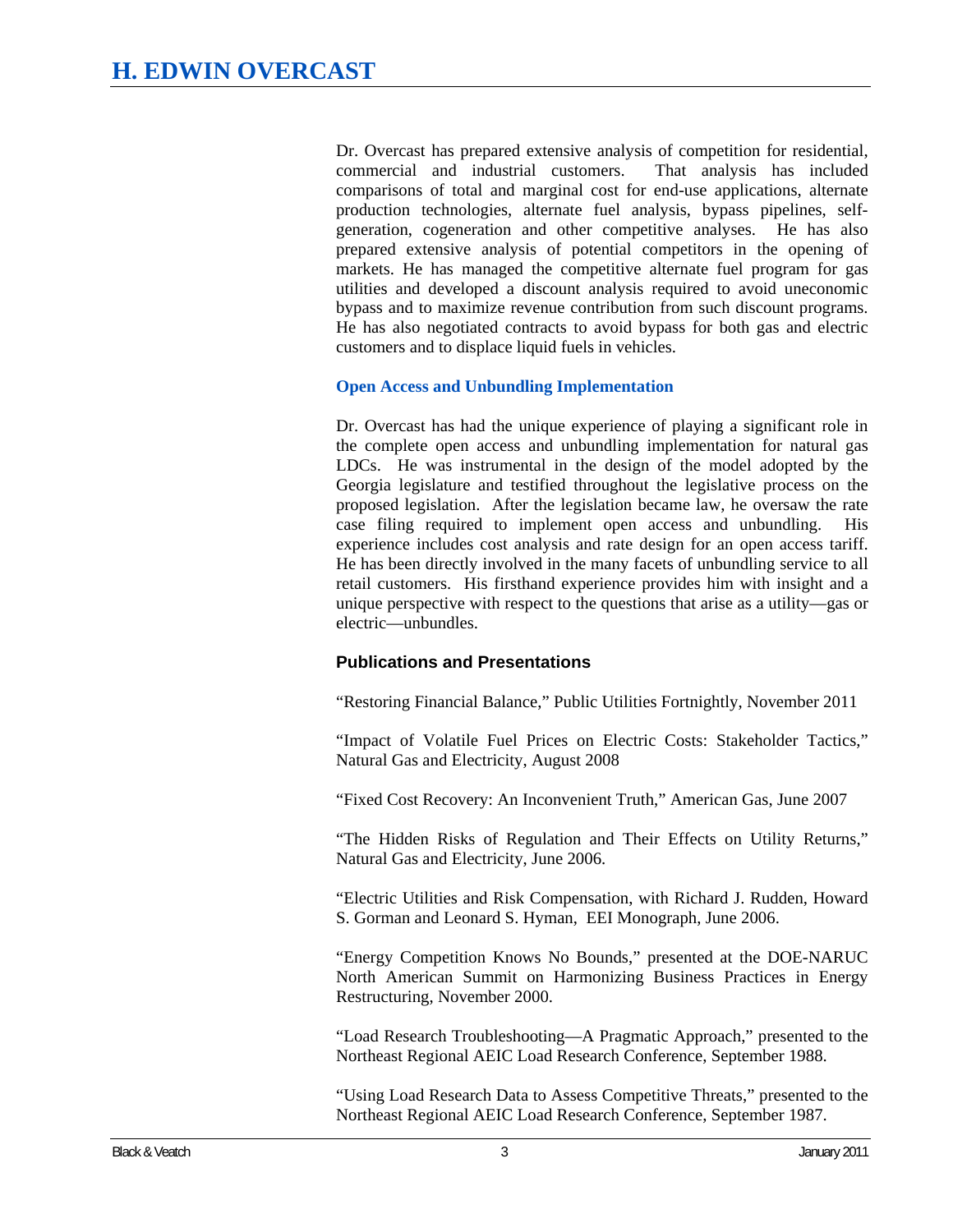"Using Load Research Data to Design and Analyze Commercial and Industrial Time-of-Day Rates," presented to the International Association of Energy Economists, 1987.

"Pricing in Competitive Markets," presented to the PG&E Energy Expo 1986, April 1986.

"Philosophy of Rate Design," presented to the China Energy Research Society of the China Association for Science and Technology, June 1985.

"Competition in the U.S. Electric Markets," presented to the North American Energy Markets Conference, March 1985.

"Electric Utility Competition in the United States," *Energy Exploration & Exploitation*, 1986.

"Avoided Costs—The Balancing of Objectives," *Proceedings of the Eighth Annual Symposium on Problems of Regulated Industries*, 1982.

"An Overview of Alternative Tariff Structures," *Proceedings of the Eighth Biennial Conference of the Central Electricity Generating Board*, Ontario Hydro and the Tennessee Valley Authority (co-authored).

"A Differential Approach to the Repeated Prisoner's Dilemma," *Theory and Decision*, 1971 (co-authored).

"Problems and Perspectives in Public Choice," *Public Finance and Public Choice*, A Training Program for Local Public Officials, 1974.

"The Economic Impact of the East Tennessee State University Medical School," *The Bureau of Business and Economic Research*, East Tennessee State University, 1975.

"Determinants of the Demand of Substandard Housing," presented at the Western Economic Association Meeting, 1970 (co-presented).

#### **Honors**

Who's Who Worldwide—Business Leaders

Citizens Ambassador Program of People to People International - IAEE Delegate, 1985

SGA Outstanding Professor, Elon College, 1973-1974

Omicron Delta Epsilon, honorary fraternity in Economics

H.B. Earhart Foundation Fellow 1970-1971 and 1971-1972

Woodrow Wilson Fellowship Nominee, 1969

National Science Foundation Undergraduate Internship, 1968